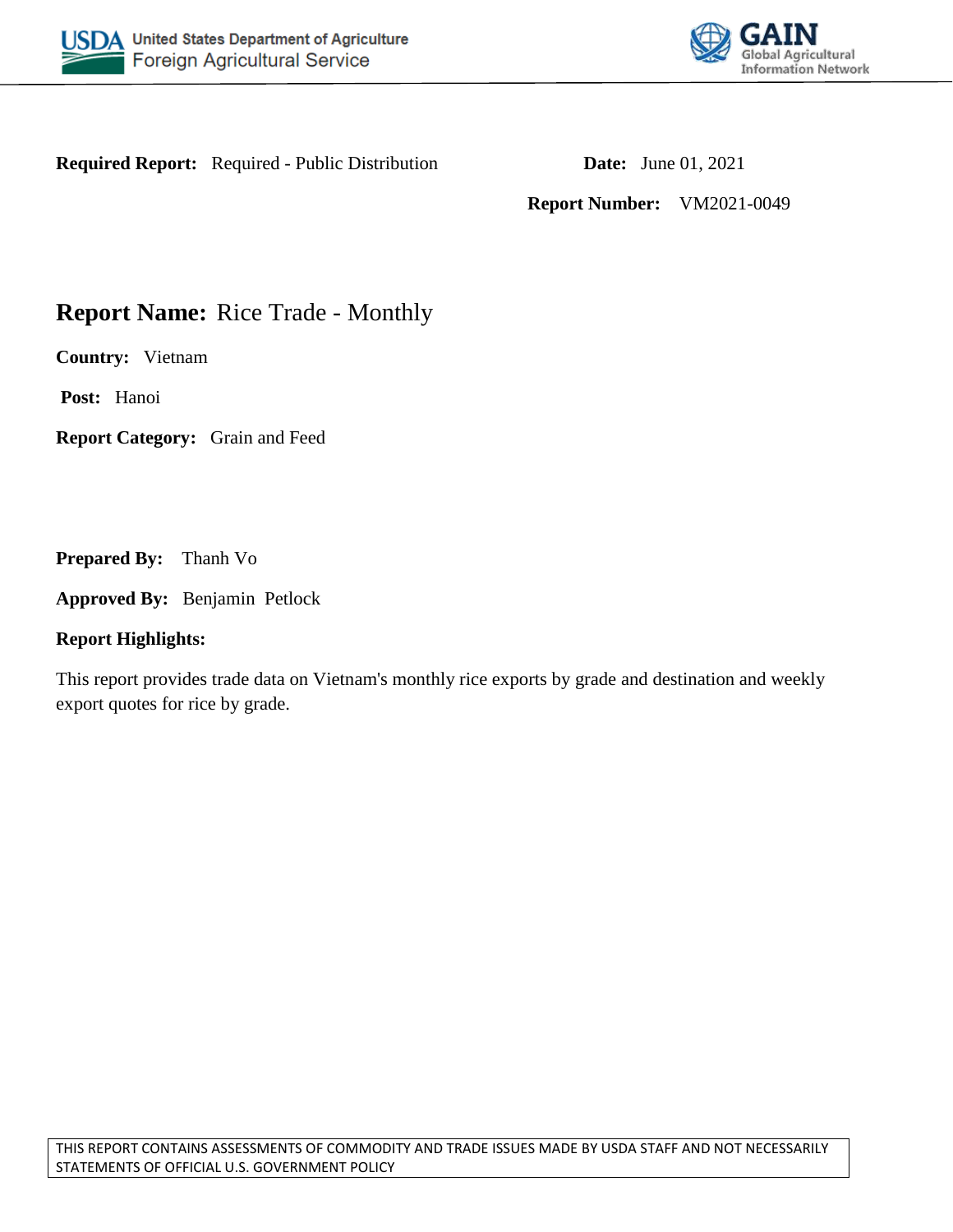#### **Commodities:**

Rice, Milled

### **1. Vietnam Rice Exports by Grade and Destination, April 2021**

| <b>Destination</b> | 5%      | 10%   | 15%                      | 25%                      | 100%                     | <b>Glutinous</b> | <b>Jasmine</b> | Unknown | <b>Total</b> |
|--------------------|---------|-------|--------------------------|--------------------------|--------------------------|------------------|----------------|---------|--------------|
| <b>ASIA</b>        | 256,955 | .200  | 42,407                   | 6,411                    | 14.449                   | 109.888          | 114.299        | 10,256  | 555,864      |
| <b>AFRICA</b>      | 19,782  | ۰     | $\overline{\phantom{0}}$ | 27                       | 26                       | ⇁                | 143,845        | 261     | 163,948      |
| <b>EUROPE</b>      | 14,675  |       | $\overline{\phantom{0}}$ | $\overline{\phantom{0}}$ | $\overline{\phantom{0}}$ | 37               | 5,934          | 652     | 21,298       |
| <b>AMERICAS</b>    | 30,490  | ۰     | -                        | $\overline{\phantom{0}}$ | $\overline{\phantom{0}}$ | 54               | 1,532          | 203     | 32,279       |
| <b>OCEANIA</b>     | ,326    | 23    | 900                      |                          | 90                       | 200              | 6,698          | 2,694   | 11,930       |
| <b>UNKNOWN</b>     | 200     | ۰     | 240                      | 367                      | $\overline{\phantom{0}}$ | 16               | 709            | 270     | 1,802        |
| <b>TOTAL</b>       | 323,427 | 1,223 | 43.547                   | 6.805                    | 14.565                   | 110.201          | 273,018        | 14,335  | 787,121      |

Source: Trade/Customs/Post's calculation

#### **2. Weekly Export Quotes for Rice, by Grade**

Trader Quotes for Vietnam Rice Exports FOB basis, Week of April 3-9, 2021:

|          |     | Quote Averages |     |     |     |     |     |                    |                            |
|----------|-----|----------------|-----|-----|-----|-----|-----|--------------------|----------------------------|
| % Broken | #1  | #2             | #3  | #4  | #5  | #6  | #7  | Current<br>Average | Previous (April 2) $\vert$ |
|          | 485 | 490            | 485 | 495 | 495 | 490 | 492 | 490.29             | 497.43                     |
| 10       | N/A | N/A            | N/A | 488 | N/A | N/A | N/A | N/A                | N/A                        |
| 15       | 472 | 475            | 470 | 480 | 480 | 475 | 475 | 475.29             | 483.00                     |
| 25       | 460 | 465            | 460 | 470 | 470 | 465 | 468 | 465.43             | 472.43                     |

### Trader Quotes for Vietnam Rice Exports FOB basis, Week of April 10-16, 2021:

|          |     | Quote Averages |     |     |     |     |     |                    |                    |
|----------|-----|----------------|-----|-----|-----|-----|-----|--------------------|--------------------|
| % Broken | #1  | #2             | #3  | #4  | #5  | #6  | #7  | Current<br>Average | Previous (April 9) |
|          | 487 | 488            | 490 | 485 | 495 | 487 | 485 | 488.14             | 490.29             |
| 10       | N/A | N/A            | N/A | 478 | N/A | N/A | N/A | N/A                | N/A                |
| 15       | 477 | 475            | 480 | 470 | 483 | 475 | 475 | 476.43             | 475.29             |
| 25       | 462 | 458            | 465 | 460 | 470 | 460 | 460 | 462.14             | 465.43             |

Trader Quotes for Vietnam Rice Exports FOB basis, Week of April 17-23, 2021:

|          |     | Quote Averages |     |     |     |     |     |                    |                     |
|----------|-----|----------------|-----|-----|-----|-----|-----|--------------------|---------------------|
| % Broken | #1  | #2             | #3  | #4  | #5  | #6  | #7  | Current<br>Average | Previous (April 16) |
|          | 487 | 485            | 490 | 480 | 493 | 492 | 483 | 487.14             | 488.14              |
| 10       | N/A | N/A            | N/A | 475 | N/A | N/A | N/A | N/A                | N/A                 |